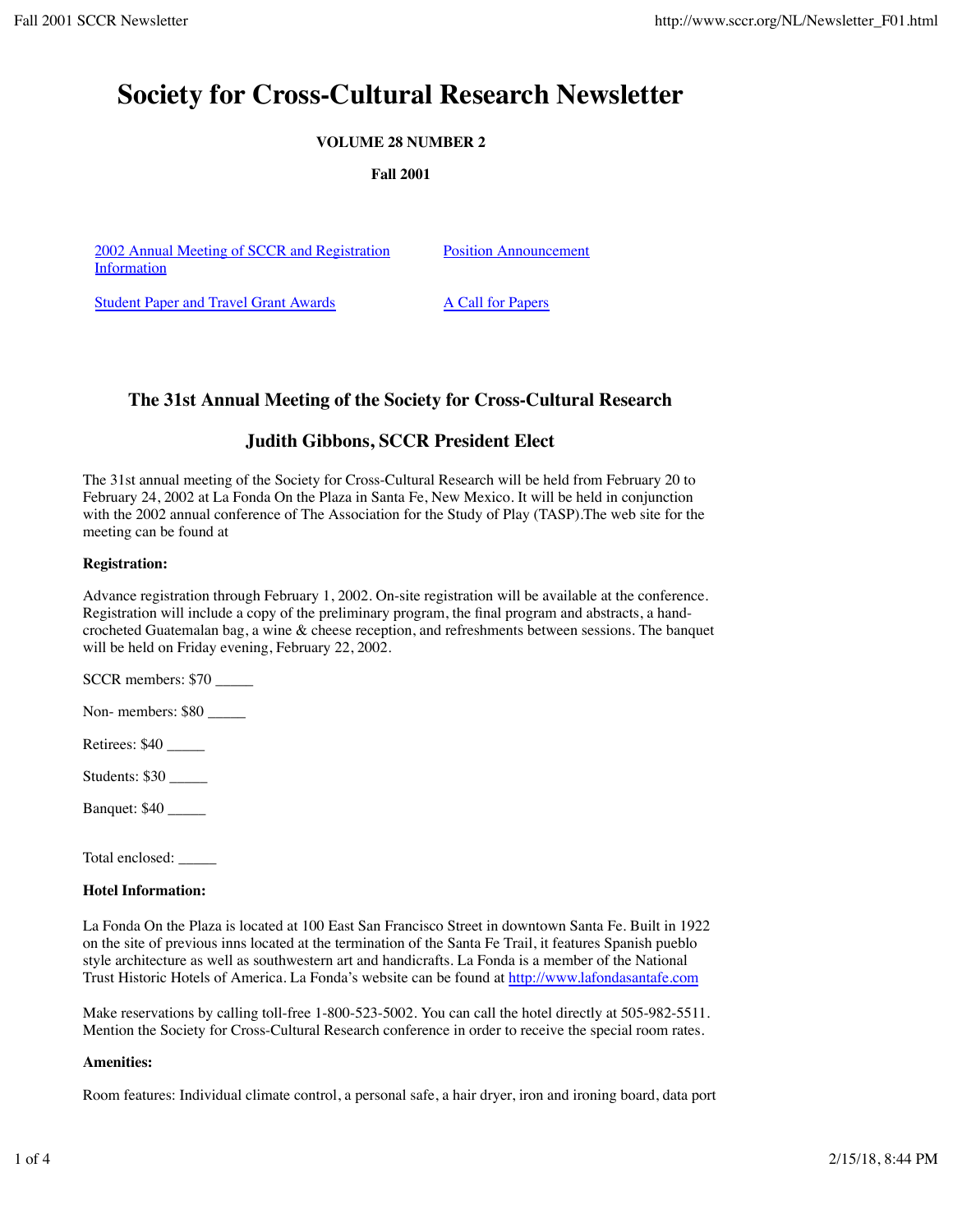telephones, and cable television with premium channels and pay-per-view movies. Valet laundry is available. Food and Beverage: La Fonda On the Plaza features La Plazuela Restaurant in an enclosed patio setting and La Fiesta Lounge in the lobby with free live entertainment every night. Many other restaurants are within easy walking distance.

R & R: Indoor hot tubs and a large heated outdoor swimming pool. Massage services are also available.

Shops: La Fonda News Stand and clothing, jewelry, and arts stores are among those located in the hotel.

#### **Room Rates for SCCR Conference:**

Single occupancy: \$139 plus 11.4375% tax. This rate will apply to attendees accompanied by a spouse or significant other.

Double occupancy: \$149 plus 11.4375% tax. This rate will apply when two attendees share a room to defray conference expenses. There is a \$15 per person charge for each additional person, beyond two, in a room. Children 12-and-under, however, stay free in the same room with parents, using existing bedding; rollaways are limited. The group rate will be honored two days pre- and post-convention dates.

Check-in time is 3:00pm; check-out time is 12:00 Noon. Room reservations must be made by January 20, 2002. Those made between January 20, 2002, and February 19, 2002, will be accepted only on a space and rate available basis. The usual rate for rooms at La Fonda is well over \$200 per night, so be sure to make your reservations in a timely fashion. Additional information about the Santa Fe area and local hotels can be found at the Santa Fe Convention and Visitors Bureau site: www.santafe.org

## **Transportation:**

While Santa Fe has a small airport, most will prefer to fly into Albuquerque. Transportation to Santa Fe is best accomplished via the Sandier Shuttle, a nonstop bus service that runs between the Albuquerque airport and Santa Fe. Reservations are important and may be made by calling Sandier Shuttle toll free, (888) 775-5696 or directly, (505) 243-3244. Travel is \$20 each way, and you can pay the driver. Service directly to and from La Fonda hotel is available.

# **Student Paper and Travel Grant Awards**

Judith Gibbons, SCCR President Elect

At the 2001 Meeting of SCCR, the Executive Committee voted to establish student paper awards to honor the memory of Dr. Leigh Minturn, who was killed in the 1999 EgyptAir Flight 990 crash.

Two prizes of \$200 each will be given to the authors of the best Graduate Student Paper and the best Undergraduate Student Paper presented at the annual meetings. Winning papers will also be considered for publication in the SCCR journal, Cross-Cultural Research or in the journal World Cultures.

In addition, ten travel grants of \$100 each will be given to graduate or undergraduate students who apply to attend the annual meeting. Grants will be given on a more or less first come basis, with distance from the meeting site being taken into account. Students must attend the meetings to collect the award. For information on how to apply for the awards or the grants, see the meeting website.

#### **Position Announcement**

## **CULTURE AND HUMAN DEVELOPMENT**

The Psychology Department at the University of Saskatchewan is establishing a new, interdisciplinary graduate program in Culture and Human Development. This will be a Ph.D. program offering training in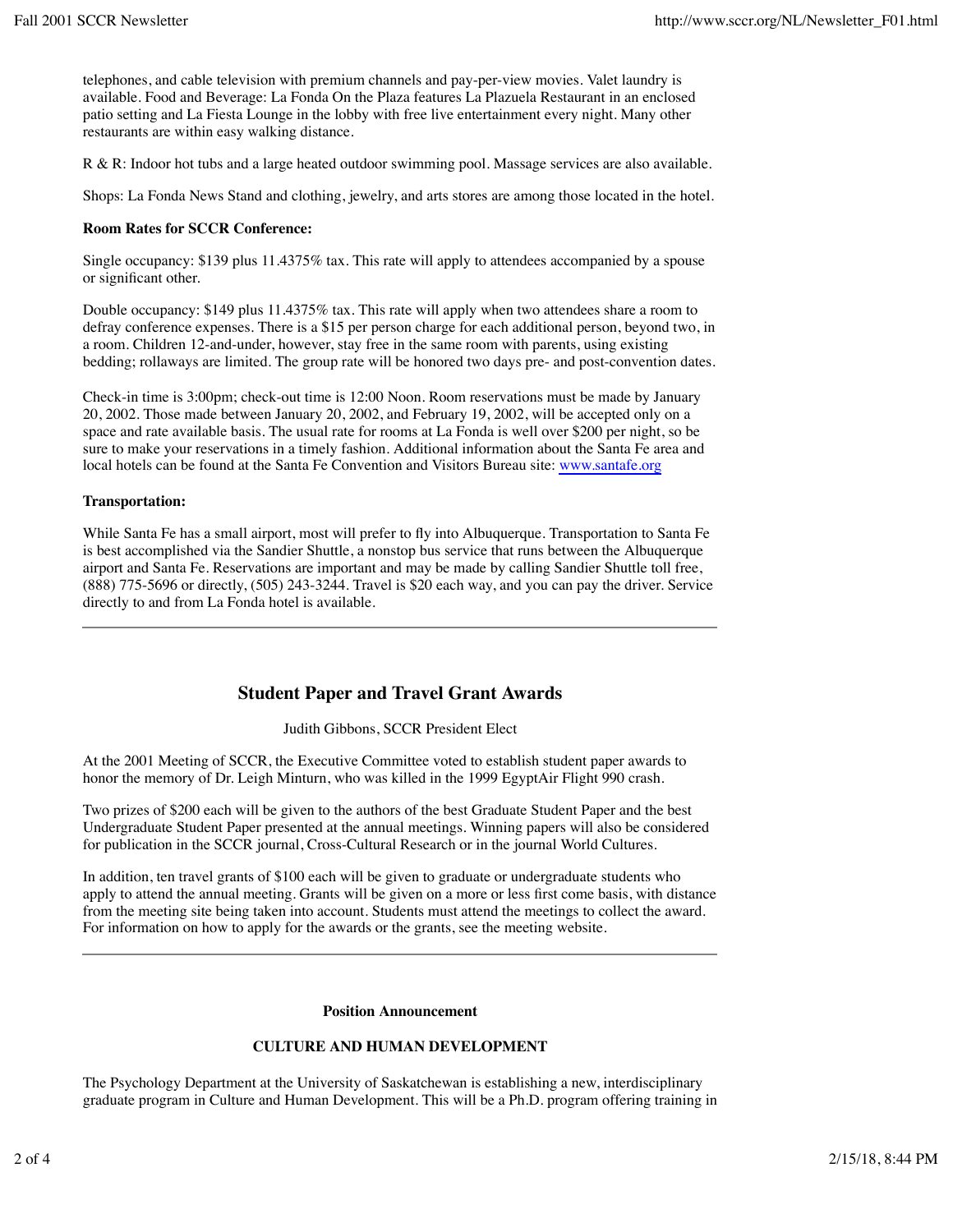basic and applied research to create a new generation of developmental psychologists who are responsive to emerging questions regarding the cultural processes influencing human development.

We are seeking a tenure-track faculty member at the Assistant Professor rank to contribute to the development, implementation, and integration of this new program with existing strong Ph.D. programs in Clinical, Applied Social, and Basic Behavioral Sciences. Candidates with Ph.D.'s from any relevant discipline in Social Sciences or Humanities are encouraged to apply (e.g., Applied Developmental, Cultural Studies, Women's & Gender Studies, Anthropology, Sociology, Communication Studies, etc.). All candidates must have an active program of research in an area relevant to Culture and Human Development (e.g., cultural influences, popular media, cross-cultural comparisons). We are particularly interested in individuals with expertise in qualitative research, ethnography, and/or applied developmental methods. Candidates selected for interviews will have clearly demonstrated in a letter of intent how his/her program of research and teaching expertise would fit within a program in Culture and Human Development.

The University is committed to Employment Equity. Members of Designated Groups (women, aboriginal people, people with disabilities and visible minorities) are encouraged to self-identify on their applications. In accordance with immigration requirements, this advertisement is directed in the first instance to Canadian citizens and permanent residents. Other qualified applicants, however, are strongly encouraged to apply. For further information please see www.usask.ca/psychology or contact Dr. Lorrie Sippola at lorrie.sippola@usask.ca.

Applicants should send a curriculum vitae, statements outlining research and teaching interests, and 3 letters of reference to: Linda McMullen, Head, Department of Psychology, University of Saskatchewan, Saskatoon,

Saskatchewan, S7N 5A5. Deadline for applications is 15 January 2002.

A Call for Papers

#### **Global Interdependence and Language, Culture, and Business (CIBER 2002)** Chapel Hill, North Carolina: March 13-16, 2002

#### Conference themes:

The conference seeks to bring together business and language professionals and academics to discuss the juncture of foreign language, culture, and business in education today. Global interdependence demands an educational milieu to match reality. U.S. students must be able to take advantage of new opportunities, environments, organizations, and technologies that are shaping the world. Business/language/literature faculties possess untapped opportunities to join their respective disciplines to create curricula, pedagogies, educational materials, and technologies relevant for students' futures as part of an interdependent global economy.

Call for Papers, Extended Abstracts, and Posters:

We welcome submissions exploring theoretical, empirical, and practical approaches to integrating foreign language instruction, cross-cultural studies, and international business education to prepare for a globally interdependent world. Presentations on the following topics may focus on the K-12, undergraduate, post-graduate, or professional levels.

- Business for Language Classes or Language for Business Classes? Cross disciplinary Approaches to Global Education
- Business in International Literature and International Literature in Business
- The Cultural Dimensions of Globalization and Equity (e.g., how do culture and language reflect profound economic changes)
- Language for Specialized Uses: Educating for New Career Options